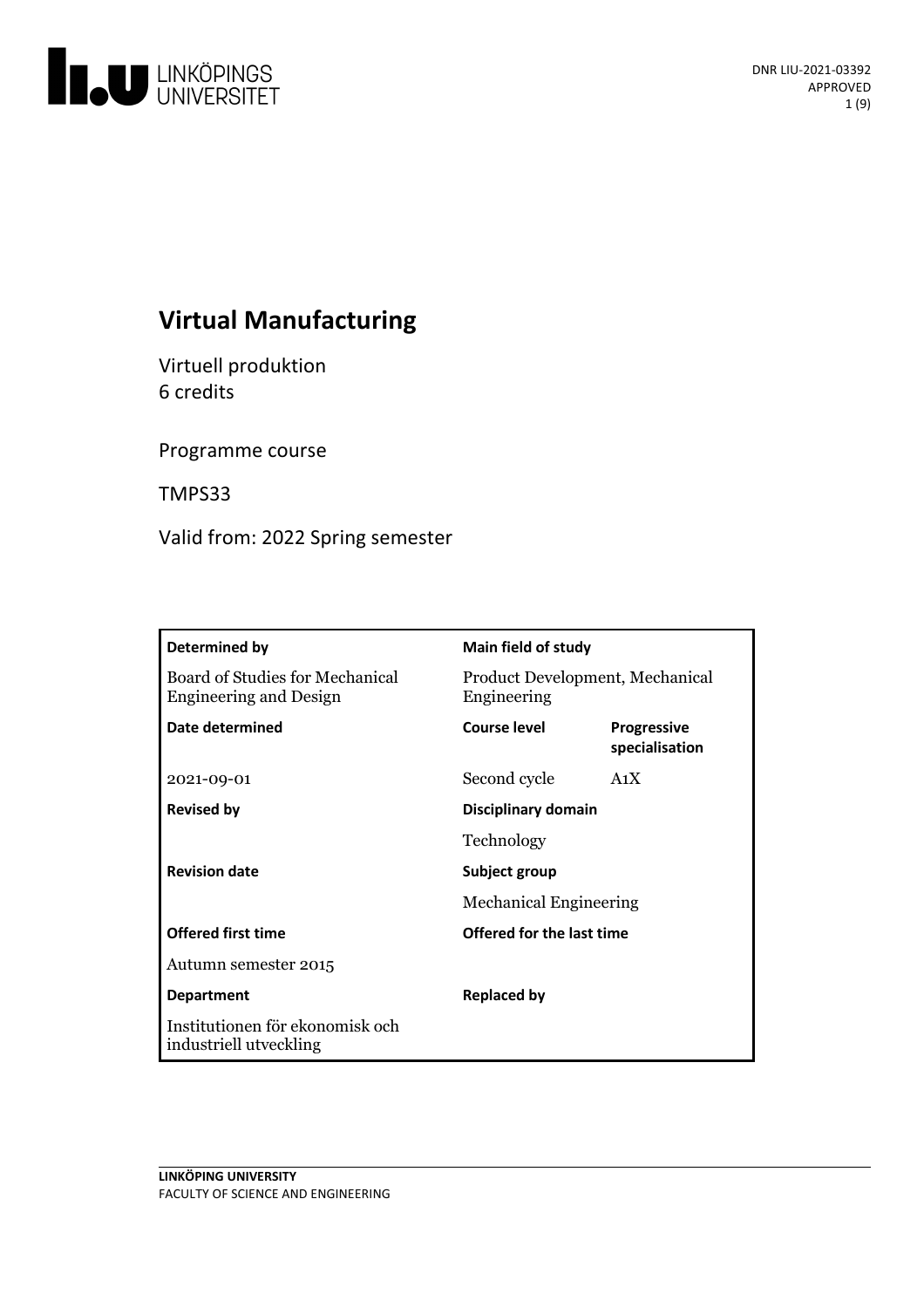## Course offered for

- Master of Science in Design and Product Development
- Master of Science in Industrial Engineering and Management
- Master of Science in Mechanical Engineering
- Master of Science in Industrial Engineering and Management International
- Bachelor of Science in Mechanical Engineering
- Master's Programme in Mechanical Engineering

## Prerequisites

Basic courses in Production Engineering, Machine Elements and CAD, and Industrial Economics and Management. Knowledge of computerized controlled machines is useful for the course.

## Intended learning outcomes

This course covers production simulation asa tool during the development of process layouts, workshop layouts, industrial robot work-cells and work stations and as a tool for verification and visualization in production planning. The focus of the course is the functionality of <sup>a</sup> simulation system/tool. The aim of the course is to give basic knowledge so the student can use the

department simulation software in the production engineering courses when a project work is carried out. After the course the student should be able to:

- describe the possible use of geometry oriented simulation in the production engineering area.<br>• describe the functionality of a geometry oriented simulation system for use
- during production engineering development in the area of robot
- simulations, assembly simulations and ergonomic simulations.<br>• to understand and use the technical vocabulary in the technical area.

The student should also be able to:

- use a robot simulation system as an aid during development of industrial robot work-cells and production systems containing products, processes
- and resources.<br>• make analysis of robot reach, pose and collision with the aid of a simulation<br>system during production planning work.
- create mechanisms in the simulation system for use in the planning work,<br>for example robot grippers and machine movements.<br>• create simulation sequences for the simulation of a planned production
- 
- system.<br>• create an assembly simulation for a specific product.

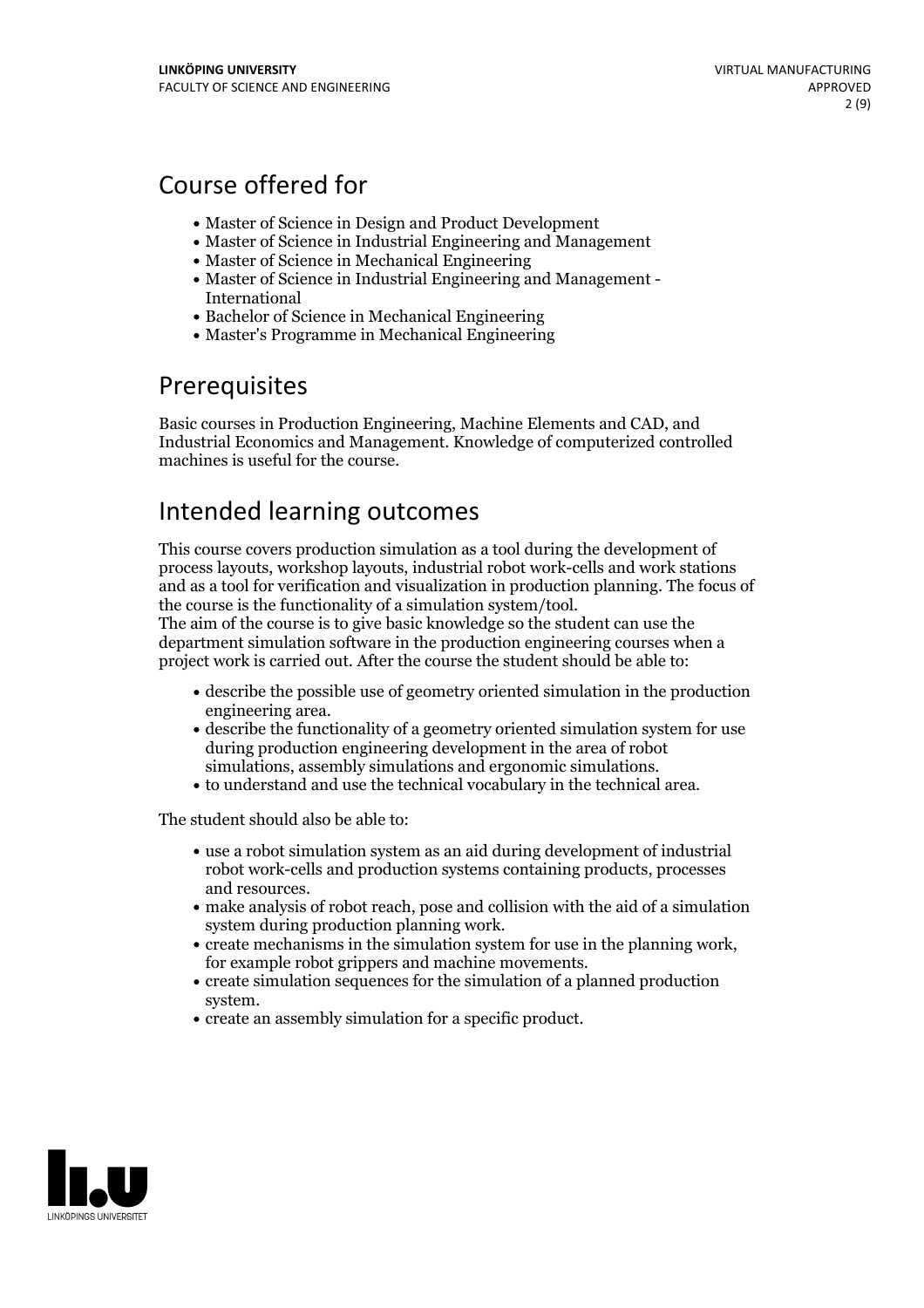## Course content

Driving forces for the use of geometry oriented in planning of production system planning. Industrial examples. Simulation of work-cells including industrial robots. The areas of simulation are Assembly simulation, Ergonomic simulation, Simulation of software and its functionality.

## Teaching and working methods

The course is given in a one quarter study period. Lectures are given on geometry oriented production simulation, software simulation and its functionality. The lectures are given during the first weeks of the study period. The laboratory exercises will give an insight in one commercial production simulation system. A small project is included in the course to give further training in the simulation work.

## Examination

| TEN <sub>1</sub> | Written examination     | 3 credits | U, 3, 4, 5 |
|------------------|-------------------------|-----------|------------|
| LAB1             | Laboratory work         | 2 credits | U.G        |
|                  | UPG1 Project assignment | 1 credits | U.G        |
|                  |                         |           |            |

The written examination will cover the whole course. The material presented in the assignments and in the laboratory work will be examined separately.

## Grades

Four-grade scale, LiU, U, 3, 4, 5

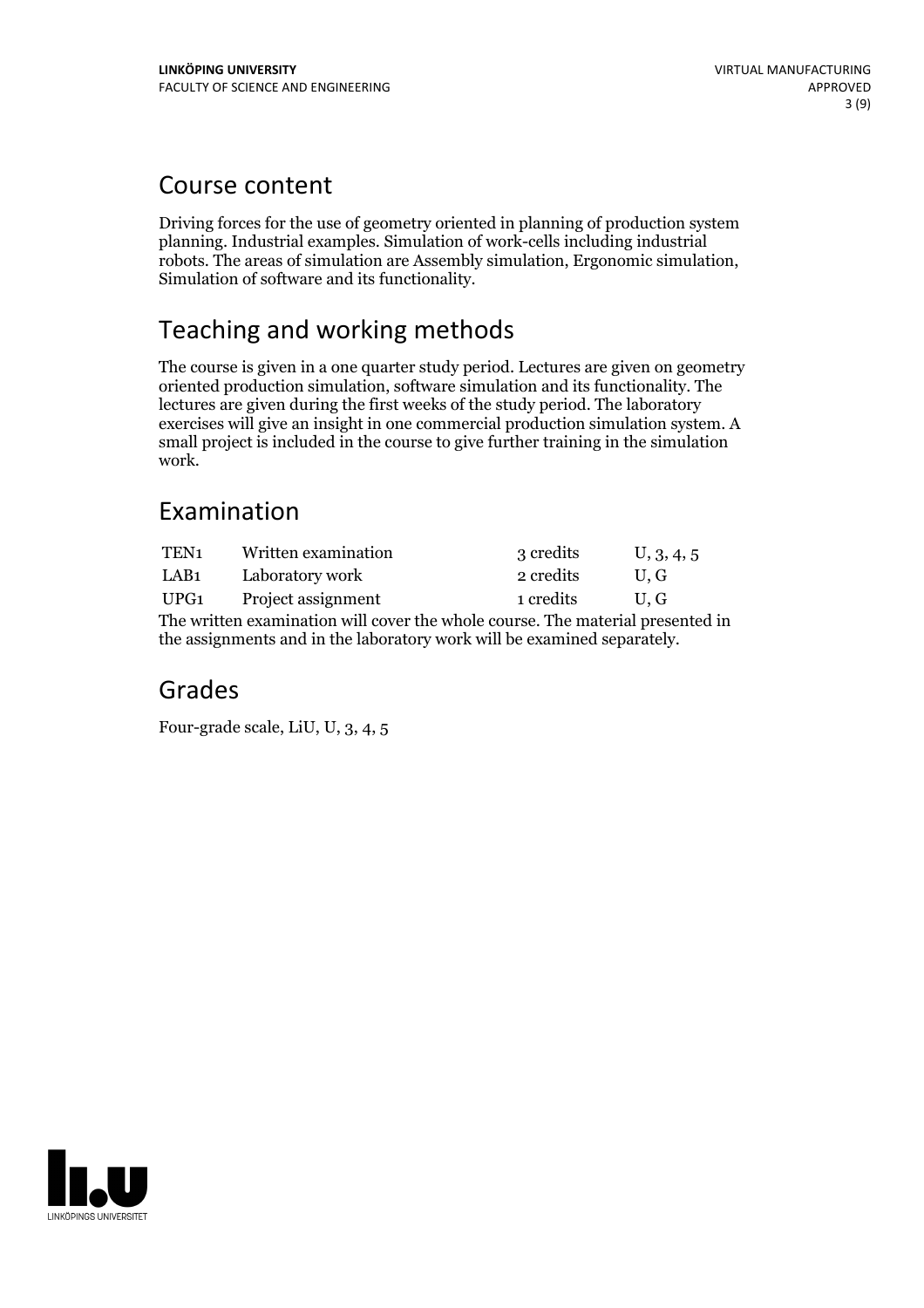## Other information

Supplementary courses: Production logistics, Production systems.

### **About teaching and examination language**

The teaching language is presented in the Overview tab for each course. The examination language relates to the teaching language as follows:

- If teaching language is "Swedish", the course as a whole could be given in Swedish, or partly in English. Examination language is Swedish, but parts
- of the examination can be in English. If teaching language is "English", the course as <sup>a</sup> whole is taught in English. Examination language is English. If teaching language is "Swedish/English", the course as <sup>a</sup> whole will be
- taught in English if students without prior knowledge of the Swedish language participate. Examination language is Swedish or English depending on teaching language.

#### **Other**

The course is conducted in a manner where both men's and women's experience and knowledge are made visible and developed.

The planning and implementation of a course should correspond to the course syllabus. The course evaluation should therefore be conducted with the course syllabus as a starting point.

If special circumstances prevail, the vice-chancellor may in a special decision specify the preconditions for temporary deviations from this course syllabus, and delegate the right to take such decisions.

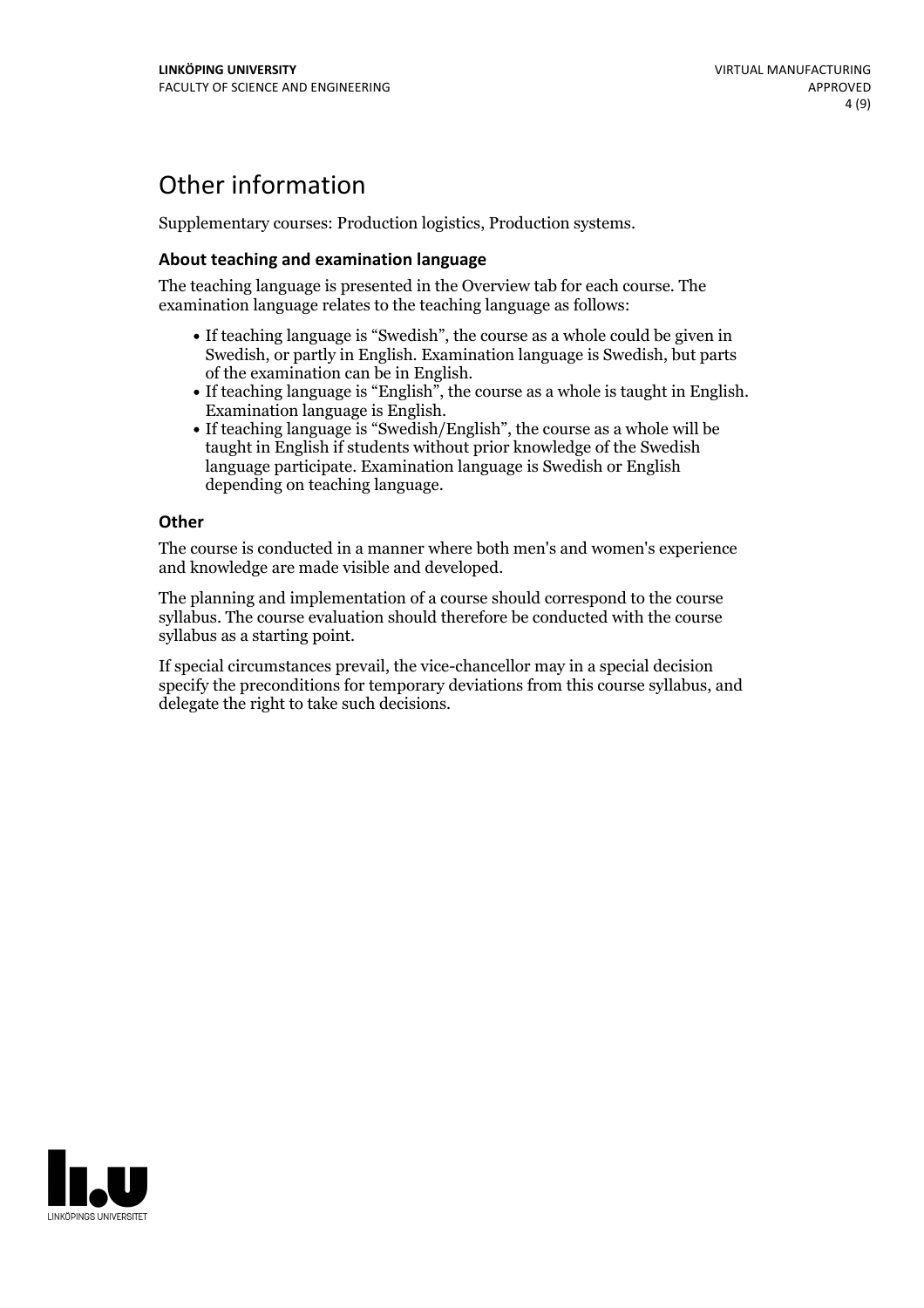## **Common rules**

### Course syllabus

A syllabus must be established for each course. The syllabus specifies the aim and contents of the course, and the prior knowledge that a student must have in order to be able to benefit from the course.

## Timetabling

Courses are timetabled after a decision has been made for this course concerning its assignment to a timetable module.

### Interruption in and deregistration from a course

The LiU decision, Guidelines concerning confirmation of participation in education (Dnr LiU-2020-02256), states that interruptions in study are to be recorded in Ladok. Thus, all students who do not participate in a course for which they have registered must record the interruption, such that the registration on the course can be removed. Deregistration from or interrupting a course is carried out using <sup>a</sup> web-based form: https://www.lith.liu.se/for- [studenter/kurskomplettering?l=en.](https://www.lith.liu.se/for-studenter/kurskomplettering?l=en)

## Cancelled courses and changes to the course syllabus

Courses with few participants (fewer than 10) may be cancelled or organised in a manner that differs from that stated in the course syllabus. The Dean is to deliberate and decide whether a course is to be cancelled or changed from the course syllabus.

## Guidelines relating to examinations and examiners

For details, see Guidelines for education and examination for first-cycle and second-cycle education at Linköping University, Dnr LiU-2020-04501 [\(http://styrdokument.liu.se/Regelsamling/VisaBeslut/917592\)](http://styrdokument.liu.se/Regelsamling/VisaBeslut/917592).

An examiner must be employed as a teacher at LiU according to the LiU Regulations for Appointments, Dnr LiU-2021-01204 [\(https://styrdokument.liu.se/Regelsamling/VisaBeslut/622784](https://styrdokument.liu.se/Regelsamling/VisaBeslut/622784)). For courses in second-cycle, the following teachers can be appointed as examiner: Professor (including Adjunct and Visiting Professor), Associate Professor (including Adjunct), Senior Lecturer (including Adjunct and Visiting Senior Lecturer), Research Fellow, or Postdoc. For courses in first-cycle, Assistant Lecturer (including Adjunct and Visiting Assistant Lecturer) can also be appointed as examiner in addition to those listed for second-cycle courses. In exceptional cases, a Part-time Lecturer can also be appointed as an examiner at both first- and second cycle, see Delegation of authority for the Board of Faculty of Science and Engineering.

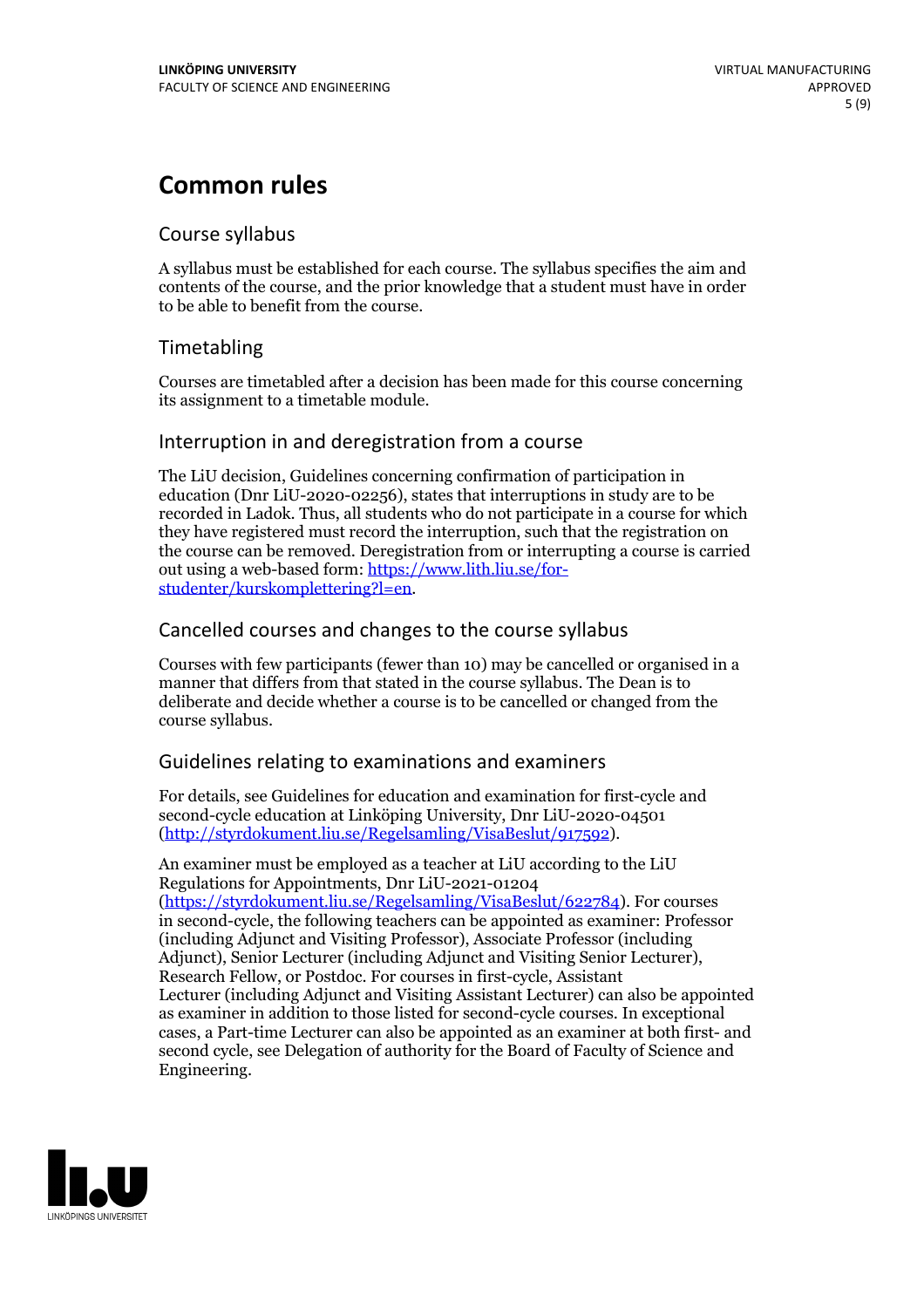## Forms of examination

### **Principles for examination**

Written and oral examinations and digital and computer-based examinations are held at least three times a year: once immediately after the end of the course, once in August, and once (usually) in one of the re-examination periods. Examinations held at other times are to follow a decision of the faculty programme board.

Principles for examination scheduling for courses that follow the study periods:

- courses given in VT1 are examined for the first time in March, with re-examination in June and August
- courses given in VT2 are examined for the first time in May, with re-examination in August and October
- courses given in HT1 are examined for the first time in October, with re-examination in January and August
- courses given in HT2 are examined for the first time in January, with re-examination in March and in August.

The examination schedule is based on the structure of timetable modules, but there may be deviations from this, mainly in the case of courses that are studied and examined for several programmes and in lower grades (i.e. 1 and 2).

Examinations for courses that the faculty programme board has decided are to be held in alternate years are held three times during the school year in which the course is given according to the principles stated above.

Examinations for courses that are cancelled orrescheduled such that they are not given in one or several years are held three times during the year that immediately follows the course, with examination scheduling that corresponds to the scheduling that was in force before the course was cancelled or rescheduled.

When a course, or a written examination (TEN, DIT, DAT), is given for the last time, the regular examination and two re-examinations will be offered. Thereafter, examinations are phased out by offering three examinations during the following academic year at the same times as the examinations in any substitute course. If there is no substitute course, three examinations will be offered during re- examination periods during the following academic year. Other examination times are decided by the faculty programme board. In all cases above, the examination is also offered one more time during the academic year after the following, unless the faculty programme board decides otherwise. In total, 6 re-examinations are offered, of which 2 are regular re-examinations. In the examination registration system, the examinations given for the penultimate time and the last time are denoted.

If a course is given during several periods of the year (for programmes, or on different occasions for different programmes) the faculty programme board or boards determine together the scheduling and frequency of re-examination occasions.

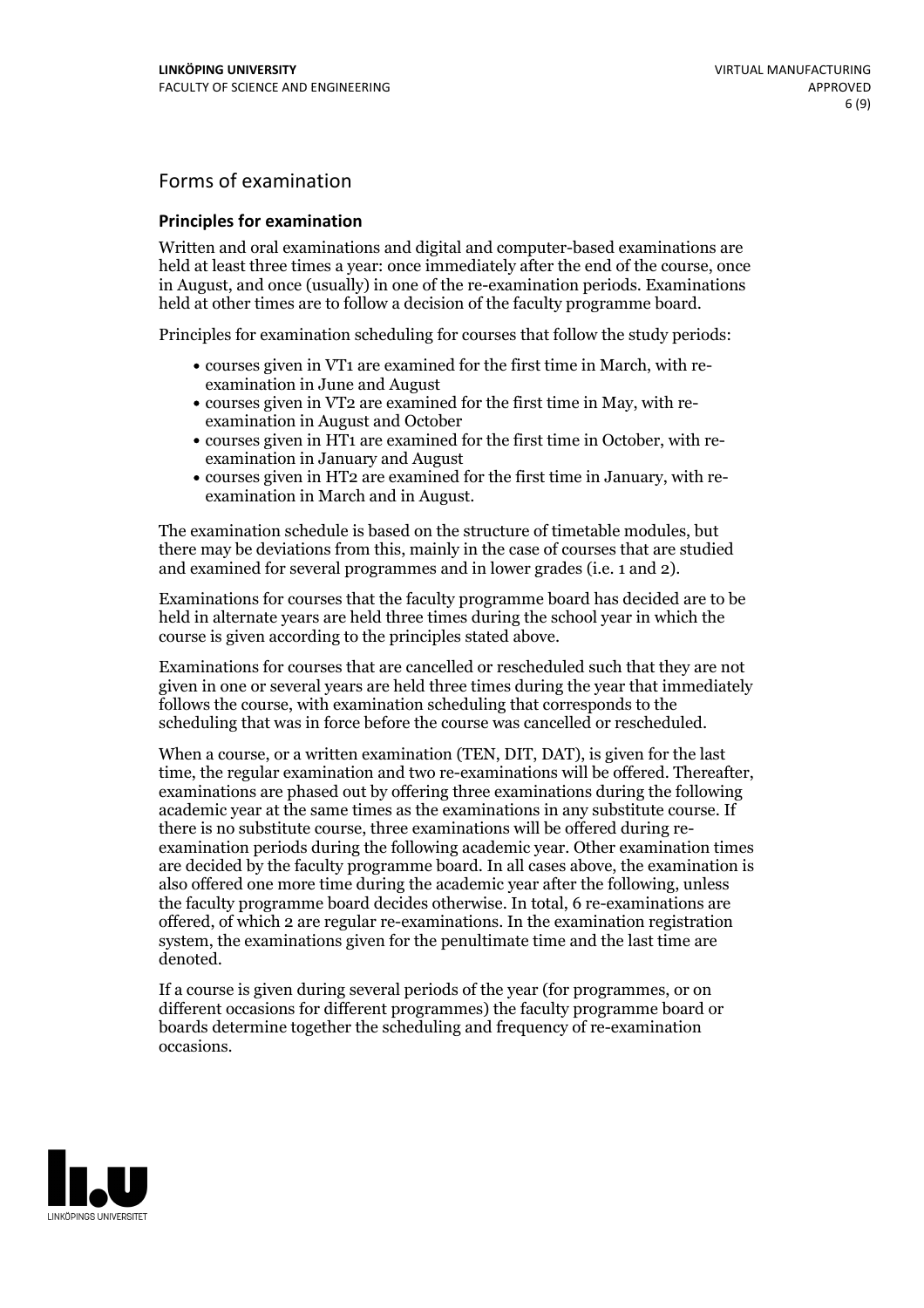### **Retakes of other forms of examination**

Regulations concerning retakes of other forms of examination than written examinations and digital and computer-based examinations are given in the LiU guidelines for examinations and examiners, [http://styrdokument.liu.se/Regelsamling/VisaBeslut/917592.](http://styrdokument.liu.se/Regelsamling/VisaBeslut/917592)

### **Course closure**

For Decision on Routines for Administration of the Discontinuation of Educational Programs, Freestanding Courses and Courses in Programs, see DNR LiU-2021-04782. After a decision on closure and after the end of the discontinuation period, the students are referred to a replacement course (or similar) according to information in the course syllabus or programme syllabus. If a student has passed some part/parts of a closed program course but not all, and there is an at least partially replacing course, an assessment of crediting can be made. Any crediting of course components is made by the examiner.

### **Registration for examination**

In order to take an written, digital or computer-based examination, registration in advance is mandatory, see decision in the university's rule book [https://styrdokument.liu.se/Regelsamling/VisaBeslut/622682.](https://styrdokument.liu.se/Regelsamling/VisaBeslut/622682) An unregistered student can thus not be offered a place. The registration is done at the Student Portal or in the LiU-app during the registration period. The registration period opens 30 days before the date of the examination and closes 10 days before the date of the examination. Candidates are informed of the location of the examination by email, four days in advance.

### **Code of conduct for students during examinations**

Details are given in a decision in the university's rule book: <http://styrdokument.liu.se/Regelsamling/VisaBeslut/622682>.

#### **Retakes for higher grade**

Students at the Institute of Technology at LiU have the right to retake written examinations and digital and computer-based examinations in an attempt to achieve a higher grade. This is valid for all examination components with code "TEN", "DIT" and "DAT". The same right may not be exercised for other examination components, unless otherwise specified in the course syllabus.

A retake is not possible on courses that are included in an issued degree diploma.

#### **Grades**

The grades that are preferably to be used are Fail (U), Pass (3), Pass not without distinction  $(4)$  and Pass with distinction  $(5)$ .

- Grades U, 3, 4, 5 are to be awarded for courses that have written or digital examinations.<br>• Grades Fail (U) and Pass (G) may be awarded for courses with a large
- degree of practical components such as laboratory work, project work and

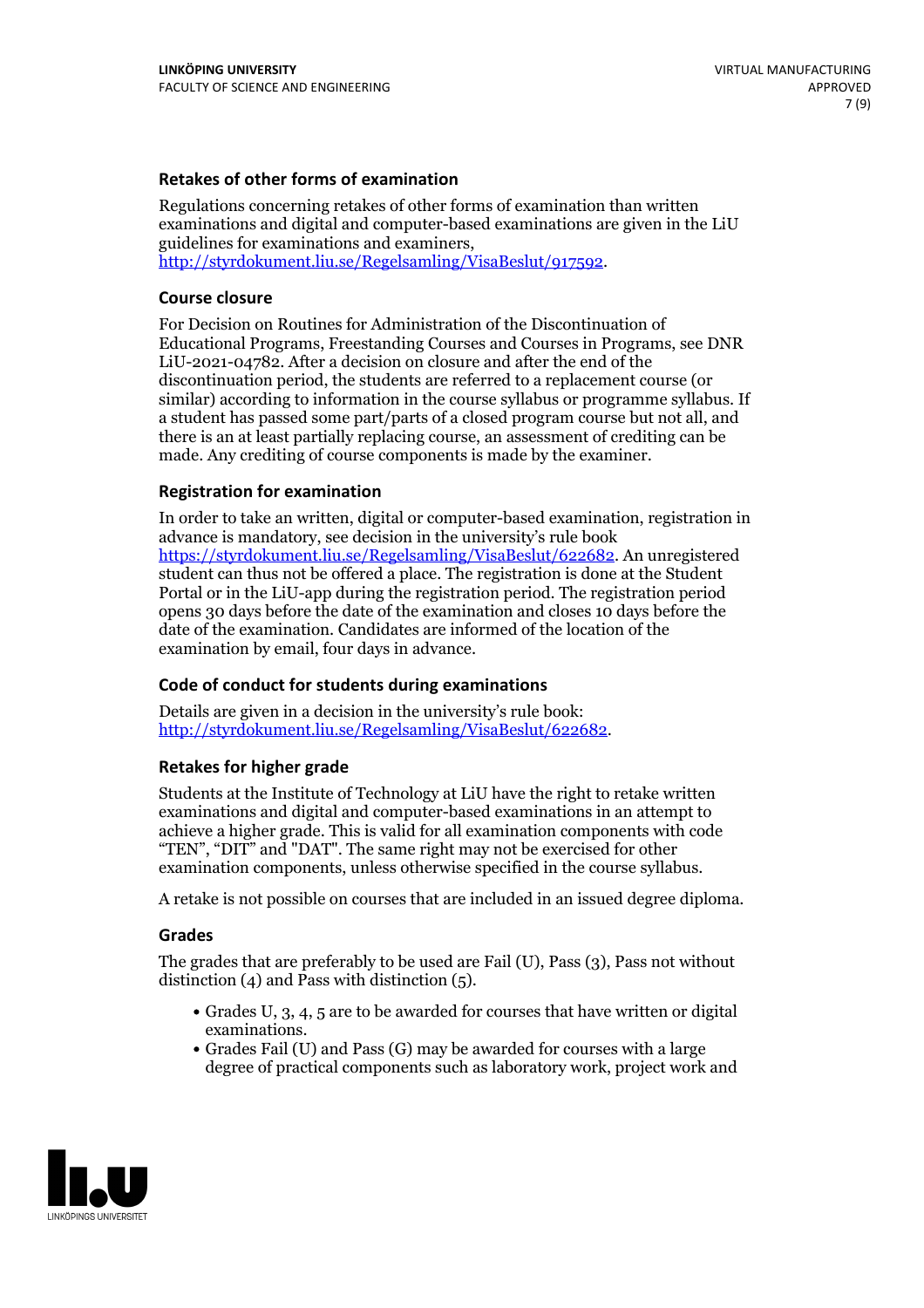group work.<br>• Grades Fail (U) and Pass (G) are to be used for degree projects and other independent work.

### **Examination components**

The following examination components and associated module codes are used at the Faculty of Science and Engineering:

- Grades U, 3, 4, 5 are to be awarded for written examinations (TEN) and
- digital examinations (DIT).<br>• Examination components for which the grades Fail (U) and Pass (G) may be awarded are laboratory work (LAB), project work (PRA), preparatory written examination (KTR), digital preparatory written examination (DIK), oral examination (MUN), computer-based examination (DAT), home
- assignment (HEM), and assignment (UPG).<br>• Students receive grades either Fail (U) or Pass (G) for other examination components in which the examination criteria are satisfied principally through active attendance such as tutorial group (BAS) or examination item
- (MOM).<br>• Grades Fail (U) and Pass (G) are to be used for the examination components Opposition (OPPO) and Attendance at thesis presentation (AUSK) (i.e. part of the degree project).

In general, the following applies:

- 
- Mandatory course components must be scored and given <sup>a</sup> module code. Examination components that are not scored, cannot be mandatory. Hence, it is voluntary to participate in these examinations, and the voluntariness must be clearly stated. Additionally, if there are any associated conditions to
- the examination component, these must be clearly stated as well.<br>• For courses with more than one examination component with grades U,3,4,5, it shall be clearly stated how the final grade is weighted.

For mandatory components, the following applies (in accordance with the LiU Guidelines for education and examination for first-cycle and second-cycle education at Linköping University,<br>[http://styrdokument.liu.se/Regelsamling/VisaBeslut/917592\)](http://styrdokument.liu.se/Regelsamling/VisaBeslut/917592):

If special circumstances prevail, and if it is possible with consideration of the nature of the compulsory component, the examiner may decide to replace the compulsory component with another equivalent component.

For possibilities to alternative forms of examinations, the following applies (in accordance with the LiU Guidelines for education and examination for first-cycle [http://styrdokument.liu.se/Regelsamling/VisaBeslut/917592\)](http://styrdokument.liu.se/Regelsamling/VisaBeslut/917592):

If the LiU coordinator for students with disabilities has granted a student the right to an adapted examination for a written examination in an examination hall, the student has the right to it.